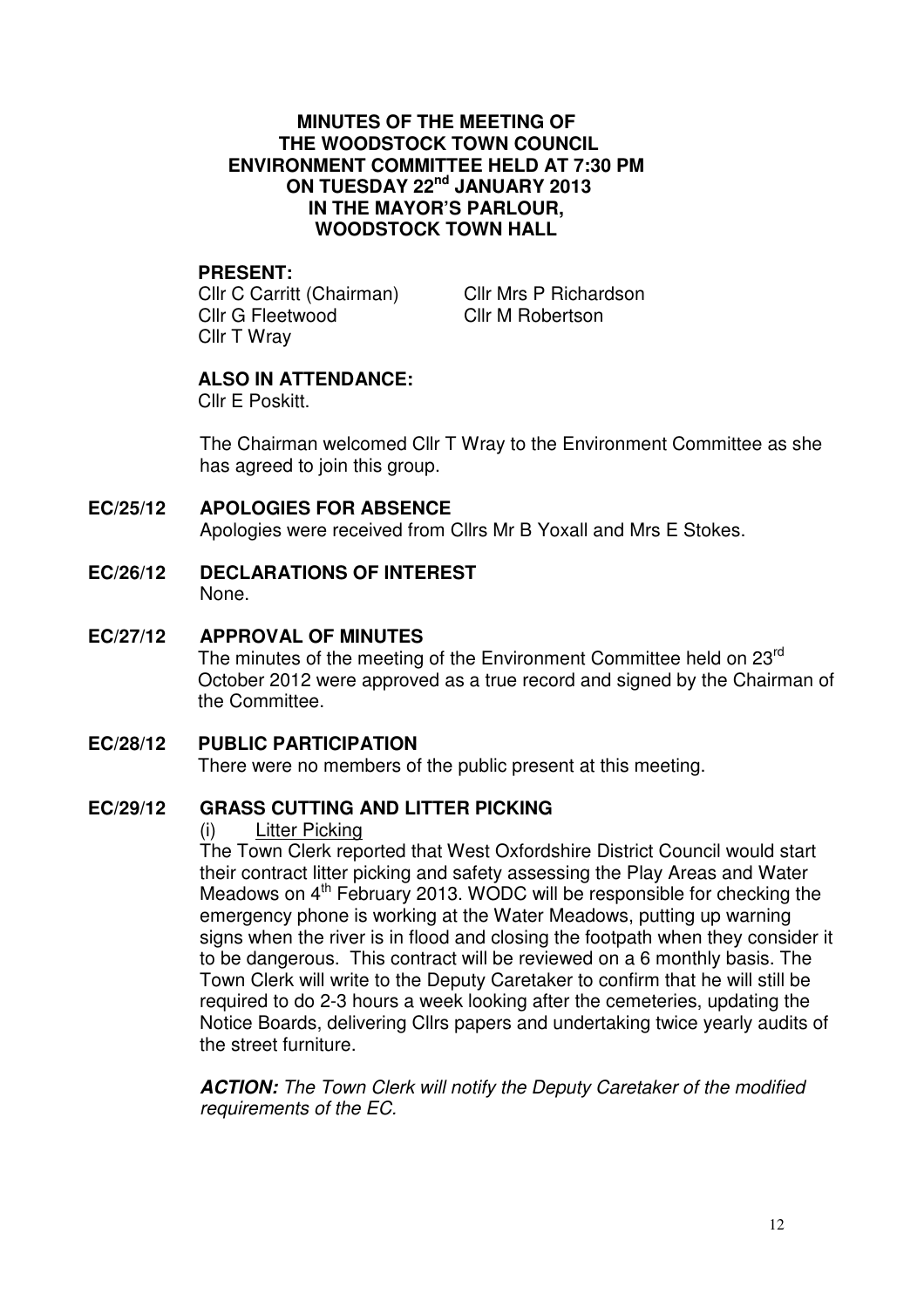# (ii) Grass Cutting

The Town Clerk distributed the draft extension to the current grass cutting contract and highlighted the changes previously agreed with EC members and the contractor. This contract extension will run from 1<sup>st</sup> April 2013 until 31<sup>st</sup> March 2014. It was noted that the current contract works well and that there have been no problems. Discussion followed.

Cllr P Richardson asked for an amendment to the contract extension so that the grass cutting of the War Memorial is removed. In addition to cutting the grass there is now a requirement for the flowerbeds to be tended and edged and grass treatments to be regularly applied. This is work that had previously been undertaken by volunteers at very little cost to the Council. This amendment was agreed. Cllr Mrs Richardson also asked that the contractors do not work in the vicinity of the church at 10am on a Wednesday morning as there a regular service takes place at that time and this was noted. Cllr Carritt proposed that the amended contract extension be approved by the EC and Cllr Mrs Richardson seconded this motion.

### **RESOLVED** (Unanimous)

The current contract with Thomas Fox Landscaping and Maintenance will be extended until 31<sup>st</sup> March 2014 subject to the revisions agreed by the EC at this meeting.

A local contractor has already submitted an estimate for the new work required at the War Memorial between 1<sup>st</sup> March and 30<sup>th</sup> November 2013. Cllr Richardson proposed that this be approved by the EC. Cllr Fleetwood seconded this motion. Discussion followed and it was noted that the new requirements at the War Memorial will need to be included in the tender specification for the next grass cutting and maintenance contract that will go out to tender at the end of 2013.

## **RESOLVED**

The estimate received from a local contractor for maintaining the grass and gardens at the War Memorial was approved for the year 2013/14.

## **ACTIONS:**

- 1. The Town Clerk will modify the extension to the existing grass cutting contract to reflect the decisions of the EC and issue this to the contractor.
- 2. The Town Clerk will notify the local contractor that their estimate for the revised work at the War Memorial during 2013/14 is accepted.
- 3. By the autumn of 2013 the EC will have reviewed the requirements for the new three year grass cutting and maintenance contract in order that this can be put out to tender at the end of 2013 and start on  $1<sup>st</sup>$  April 2014.

## **EC/30/12 WATER MEADOWS**

### Water Meadows Management Plan

An oral report was received from Cllr Mrs Richardson. Discussion followed.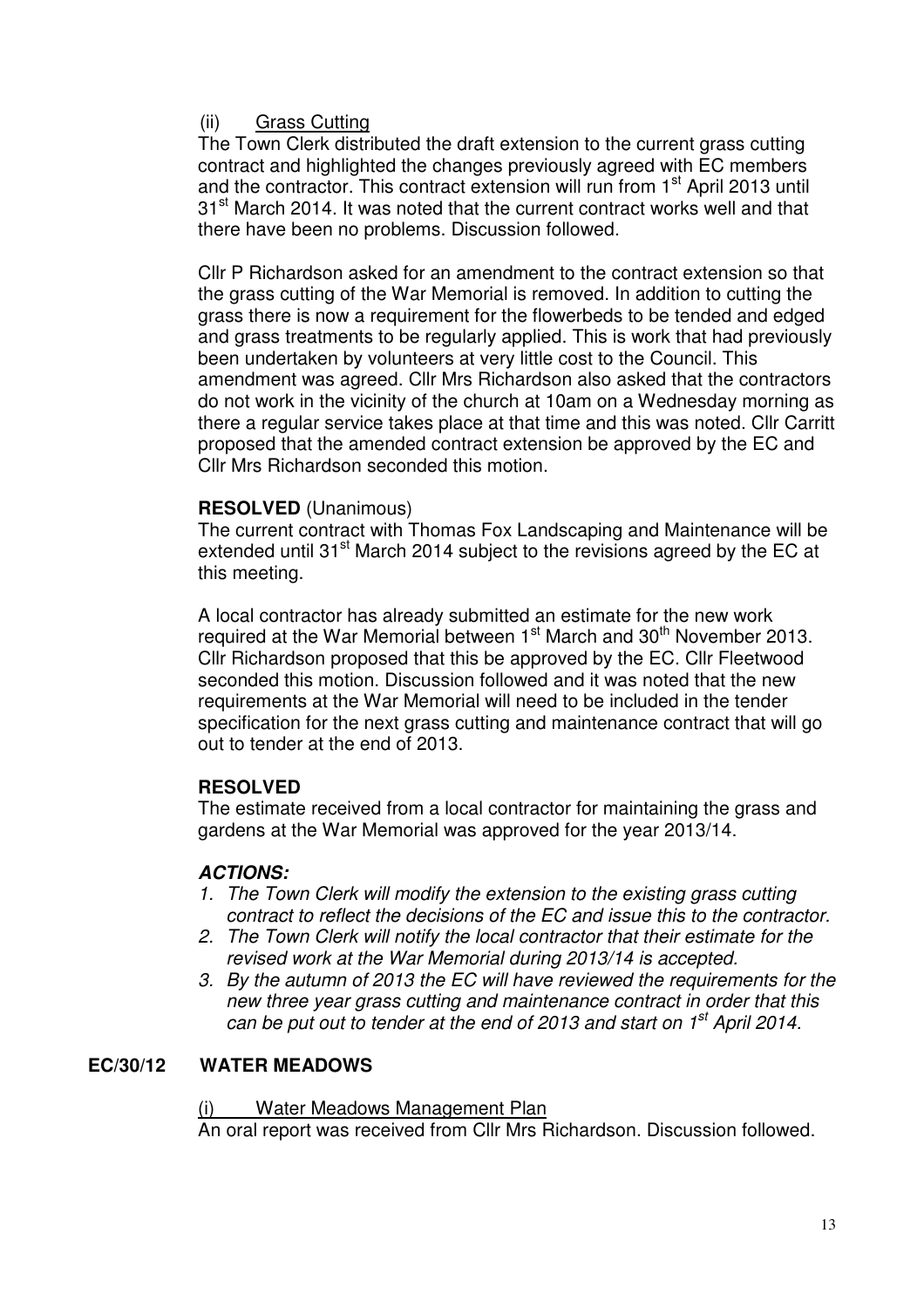# **RESOLVED**

That the contractor will be asked to submit a draft of the Water Meadows Development Plan for consideration by the EC at its next meeting at the end of March and discussion by full council in April.

**ACTION:** The Town Clerk will contact the project manager at the Wychwood Project and advise him of the deadline required by the EC.

## (ii) TCV Working Holidays

An oral report was received from Cllr Mrs Richardson. Discussion followed. It was noted that TCV has been offered a contribution of £450 towards the three working holidays that they will organise at the Water Meadows in Woodstock in 2013/14. The first of these holidays will take place at the beginning of May 2013 (the May Bank Holiday).

# **EC/31/12 THE GREEN GYM**

The Town Clerk circulated copies of a report that Cllr Fleetwood had previously distributed by email. Cllr Fleetwood updated Cllrs about his recent communications with the Green Gym. Mr P Redpath is the primary contact for the Green Gym in Woodstock. A meeting at the Hensington Road Cemetery had been agreed between Cllr Fleetwood and Mr Redpath to discuss the work that the Green Gym might undertake at the cemetery in March or early April. This has had to be postponed due to the snow and will be rescheduled. Cllrs discussed how the waste arising from the work of the Green Gym will be disposed of. The council does not want bonfires in the cemetery or piles of waste to accumulate so the options for removing the green waste will be investigated.

**ACTION:** The Town Clerk will speak to WODC and explore the possibility of additional waste collections to clear the green waste that will result from the work of the green gym.

# **EC/32/12 HIGHWAYS MATTERS**

(i) Review of the Town Centre Parking and Removal of the Taxi Rank Cllr Carritt provided an oral update about the town centre parking review. The council wrote to WODC in October and were advised that OCC would need to undertake the legal work required to alter the traffic orders in Woodstock. It was noted that OCC staff are currently busy undertaking a major project in Oxford City Centre and so it was unlikely that anything would be done in the short term. The Council had written to OCC in November to ask whether it was possible for them to contract out the legal work but no response had been received.

## **RESOLVED**

The Town Clerk will follow this matter up with OCC and copy the email to Cllr Ian Hudspeth.

**ACTION:** The Town Clerk will contact OCC.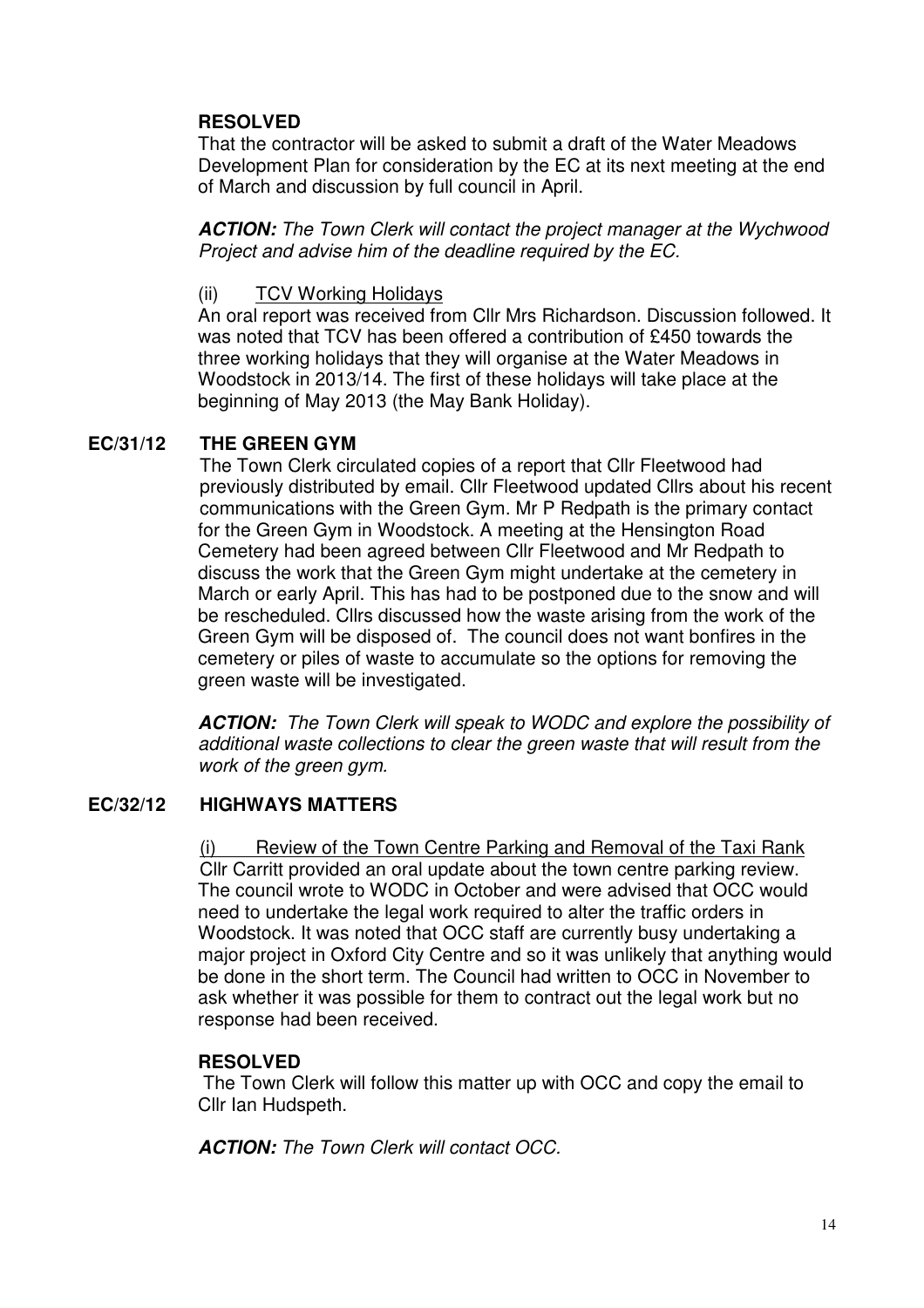# (ii) Yellow Lines Outside the Town Hall

The replacement of the yellow lines outside the Town Hall was discussed. This matter was referred to OCC by the police after the Traffic Advisory Committee Meeting in October 2012. It was noted that nothing could have been done recently due to the wet weather.

## **RESOLVED**

The Town Clerk will contact the OCC Area Steward and ask for the yellow lines to be replaced when the weather improves.

**ACTION:** The Town Clerk will contact OCC.

(iii) Uneven Paving between the Bear Hotel and the Church OCC has been made aware of the current problem through informal discussions with Cllrs.

## **RESOLVED**

The Town Clerk will officially notify the OCC Area Steward of the EC's concerns relating to the poor paving slabs between The Bear Hotel, the Church and the Town Gate. This email will be copied to Cllr Hudspeth.

**ACTION:** The Town Clerk will contact OCC.

### (iv) Agenda Items for the Traffic Advisory Committee

 The EC agreed that the following items should be included on the agenda of the next meeting of the Traffic Advisory Committee:

- a) The Town Fair
- b) A Review of the Hensington Road Scheme
- c) 20mph speed limits
- d) Safety audit for planters in Old Woodstock and possible extension of the 30mph speed limit.
- e) School bus routes to and from the Primary and Marlborough Schools.

**ACTION:** These items will be included on the agenda for the Traffic Advisory Committee meeting that will take place in April.

## **EC/33/12 CEMETERIES**

### (i) Cemetery Procedures

Cllrs received and considered the draft revised cemetery procedures. The draft circulated contained comments and clarification from WTC's professional cemeteries advisors, the ICCM.

## **RESOLVED**

- 1. That the feedback received from the ICCM be incorporated in the next draft which will then be sent to ICCM for further comment before it is finalised.
- 2. The final draft of the revised cemetery procedures will be brought to Council in February for formal adoption.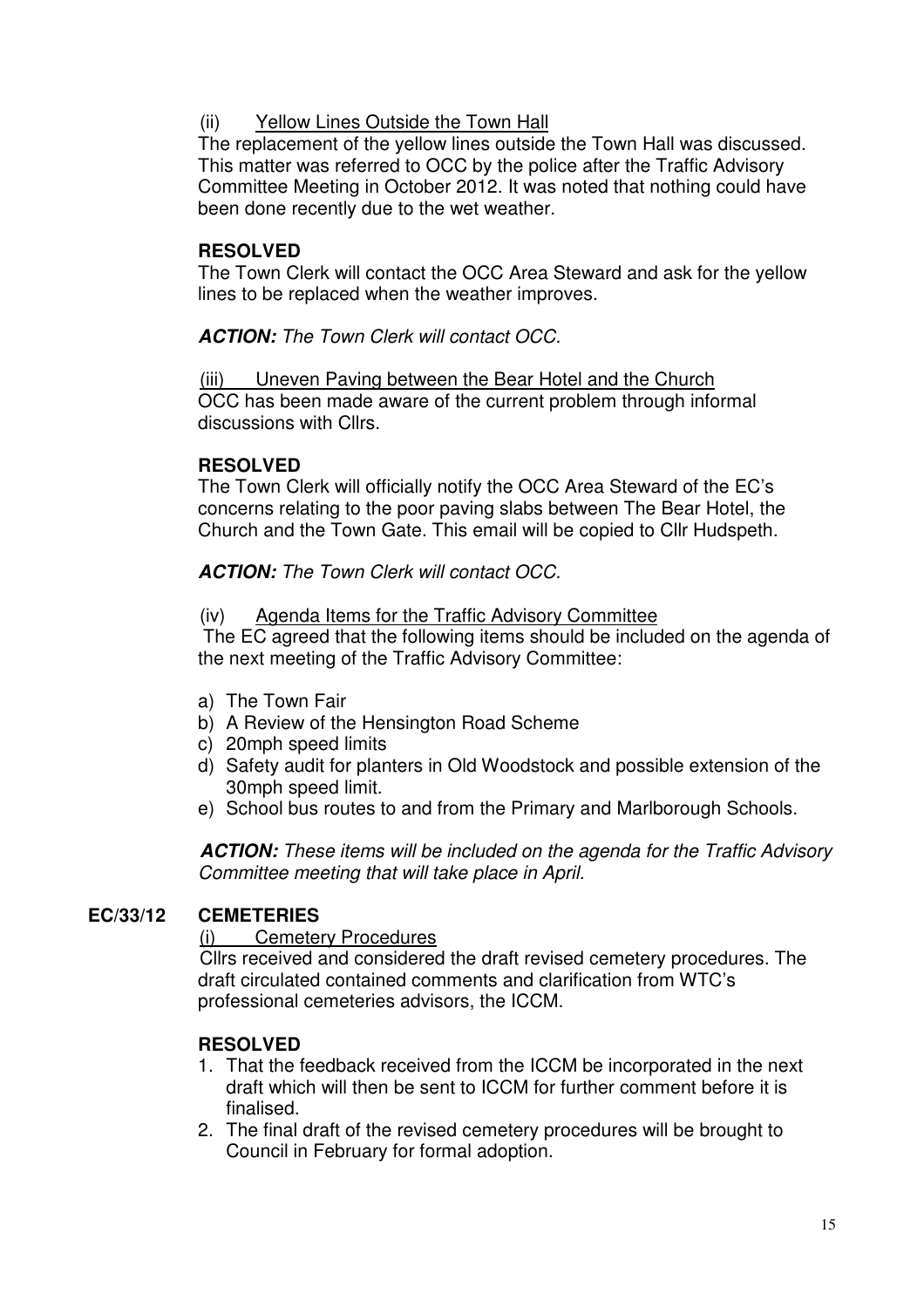- 3. Cllrs Carritt and Fleetwood will work with the Town Clerk and undertake a risk assessment for the cemeteries.
- 4. When the procedures have been formally adopted by WTC and the cemeteries risk assessment produced an approved list of funeral directors and grave diggers will be created. Any funeral director or grave digger wishing to work in the WTC cemeteries can apply to enter into a formal agreement with the Council and to be added to the approved list.

## **ACTIONS:**

- 1. The Town Clerk will continue to work with ICCM to finalise the draft cemetery procedures for consideration by Council at the February meeting.
- 2. Cllrs Carritt and Fleetwood will work with the Town Clerk to produce a risk assessment which will become part of the WTC cemeteries agreements.

## (ii) Hensington Road Cemetery

a) Update on the recent work at the cemetery Cllr Fleetwood provided an oral update about the work at the Hensington Road Cemetery. Most of the clearance work is now complete and the two outstanding matters are expected to be completed in the next week.

## b) Quotations from WODC

The Town Clerk has sought a quote for top soil and turf for use in this cemetery. This has not yet been received so this item will be brought forward to the next Environment Committee meeting.

The possibility of spreading ashes in the Hensington Road will be an agenda item for the next EC meeting

**ACTION:** The Town Clerk will include the following items on the next EC agenda :

- 1. Quotation for top soil and turf
- 2. Spreading ashes in the Hensington Road Cemetery.
- (iii) Green Lane Cemetery

## a) Purchase of the cemetery extension

The Town Clerk has instructed the Councils solicitors to progress the purchase of the Green Lane cemetery from the Blenheim Estates. The Town Clerk will submit a change of use to the WODC planning department and serve the required notice on Blenheim Estates.

### **ACTION:** The Town Clerk will submit the change of use application to WODC and serve notice on Blenheim Estates.

### b) Planning the lay out of the cemetery extension

As the purchase of the cemetery extension is not yet completed it was agreed that this matter would be carried forward to the next meeting.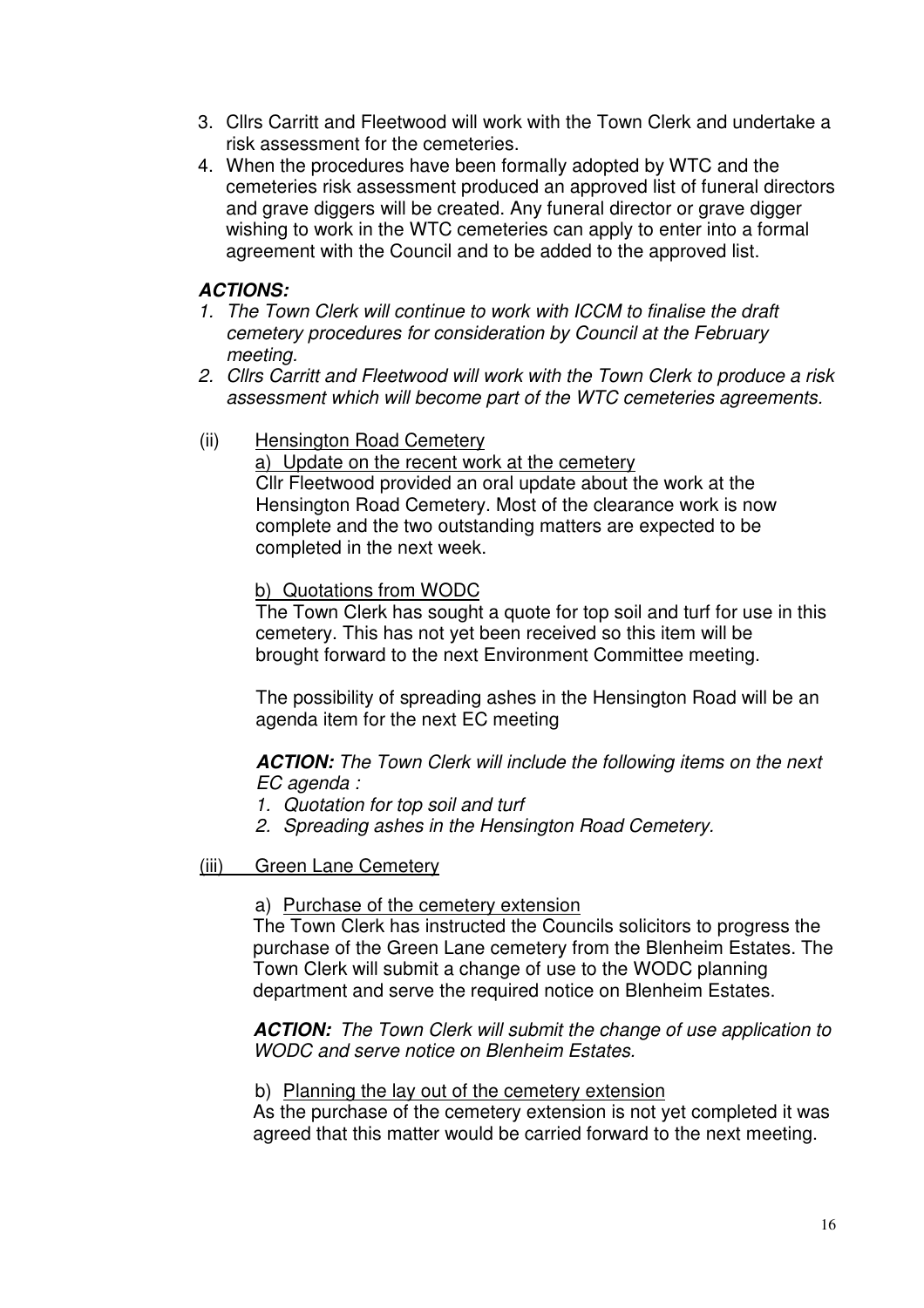**ACTION:** The Town Clerk will include an item about planning the lay out of the cemetery extension on the next EC agenda.

c) Problems with access to the Green Lane cemetery and allotment site

Access to the Green Lane cemetery and allotments site is regularly being blocked by large lorries in the road outside the Owen Mumford site.

**ACTION:** The Town Clerk will write to Mark Owen at Owen Mumford to make him aware of this significant problem and ask him to confirm how the company will remedy this situation.

#### d) Consideration of Quotes for hedge work

A quote is being obtained for removing the hedge root along the inside of the newly moved right hand fence at the Green Lane Cemetery and also for reducing the back hedge of the cemetery to a height of 4'6". This has not yet been received so this item will be brought forward to the next Environment Committee meeting.

**ACTION:** The Town Clerk will include an item about hedge work at the Green Lane cemetery on the next EC agenda.

e) Double Depth Graves

The Town Clerk and Cllr Carritt reported upon the suggestion that double depth graves might be considered in the cemetery extension. The Environment Agency has said that a Tier 2 survey would be required if double depth graves were to be used throughout the new cemetery extension. The cost of doing this would be £30-£35k. The Environment Agency would be happy for a limited number of double depth graves to be used in specific parts of the extension.

### **RECOMMENDED**

- 1. **That WTC maintain the current policy of only offering single depth graves at present but note that this policy should be reviewed in the future.**
- **2. That the Town Clerk asks the contractor employed to lay out the cemetery extension to consider the inclusion of a limited number of double depth graves within their plans in accordance with the requirements of the Environment Agency. This matter will then be brought back to the Environment Committee for further consideration.**

Several residents have recently asked WTC to buy back prepurchased graves or cremation plots.

#### **RECOMMENDED**

**The EC recommends that if the purchase price is known the resident is refunded 50% of the original purchase fee. If the**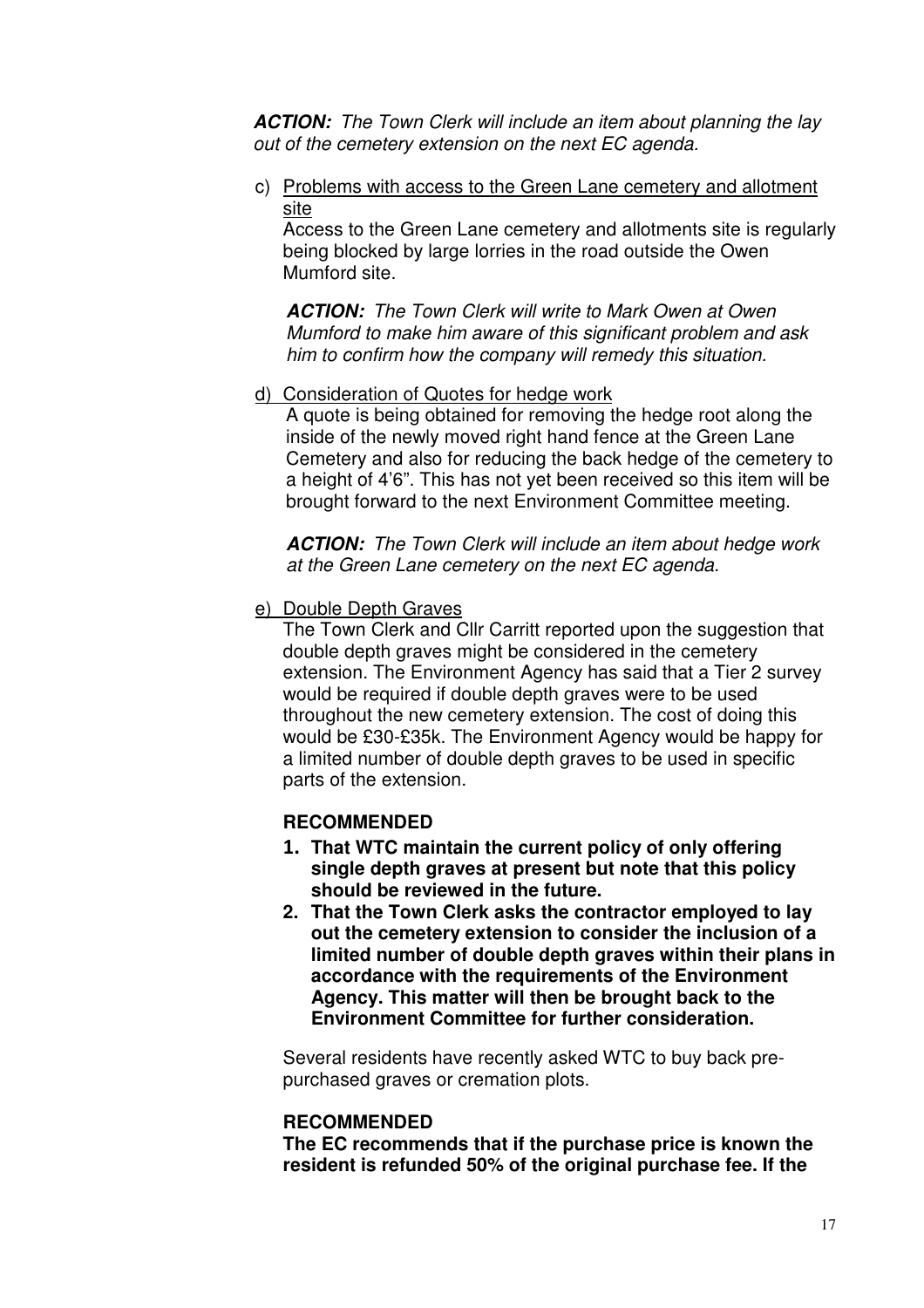#### **purchase fee cannot be confirmed the resident should be refunded 50% of the current rate.**

Discussion followed about the charging structure that should be applied by WTC when a family wishes to inter one casket containing the cremated remains of more than one person.

#### **RECOMMENDED**

**The EC recommends that the charge applied should be for the one casket irrespective of the number of sets of ashes contained therein.**

These two policy matters will be to Council for formal adoption in February.

**ACTION:** The two policy matters will be put on the agenda for the February Council meeting.

## **EC/34/12 PLAY AREAS**

### S106 Play Areas Project Update

The EC received and considered an oral report by Cllr Mrs Richardson, a report from the Town Clerk and budget options and schematics developed by WODC. Steady progress is being made. The next step is to confirm the amount of funding that will be available to spend on this project as it determines the facilities that might be installed. WODC has produced a scheme for Budds Close and some suggestions for New Road that are based on different budget scenarios. When the potential project funding has been confirmed the proposed schemes will be presented to residents.

### (i) Additional Project Funding

The Cllrs also considered a report from the Town Clerk that listed the actions arising from a recent meeting between Cllrs Mrs Richardson and Robertson and the Town Clerk. ORCC information about possible grant funding has been reviewed and opportunities identified. Funding is being sought for an additional piece of equipment at Old Woodstock Play Area. This will be subject to formal approval being received from the landowner.

### **RESOLVED**

1. That Cllrs Mrs Richardson, Robertson and the Town Clerk action the items included in the report.

2. That the Town Clerk shall submit grant applications for £5k to the Chill out Fund and £1.5k to County Cllr I Hudspeth's Community Budget for funding towards a roundabout for Rosamund Drive

### **RECOMMENDED**

**That WTC funds any shortfall in the funding required for the purchase and installation of a roundabout for Old Woodstock Play Area – estimated to be between £1.5k and £3.5k**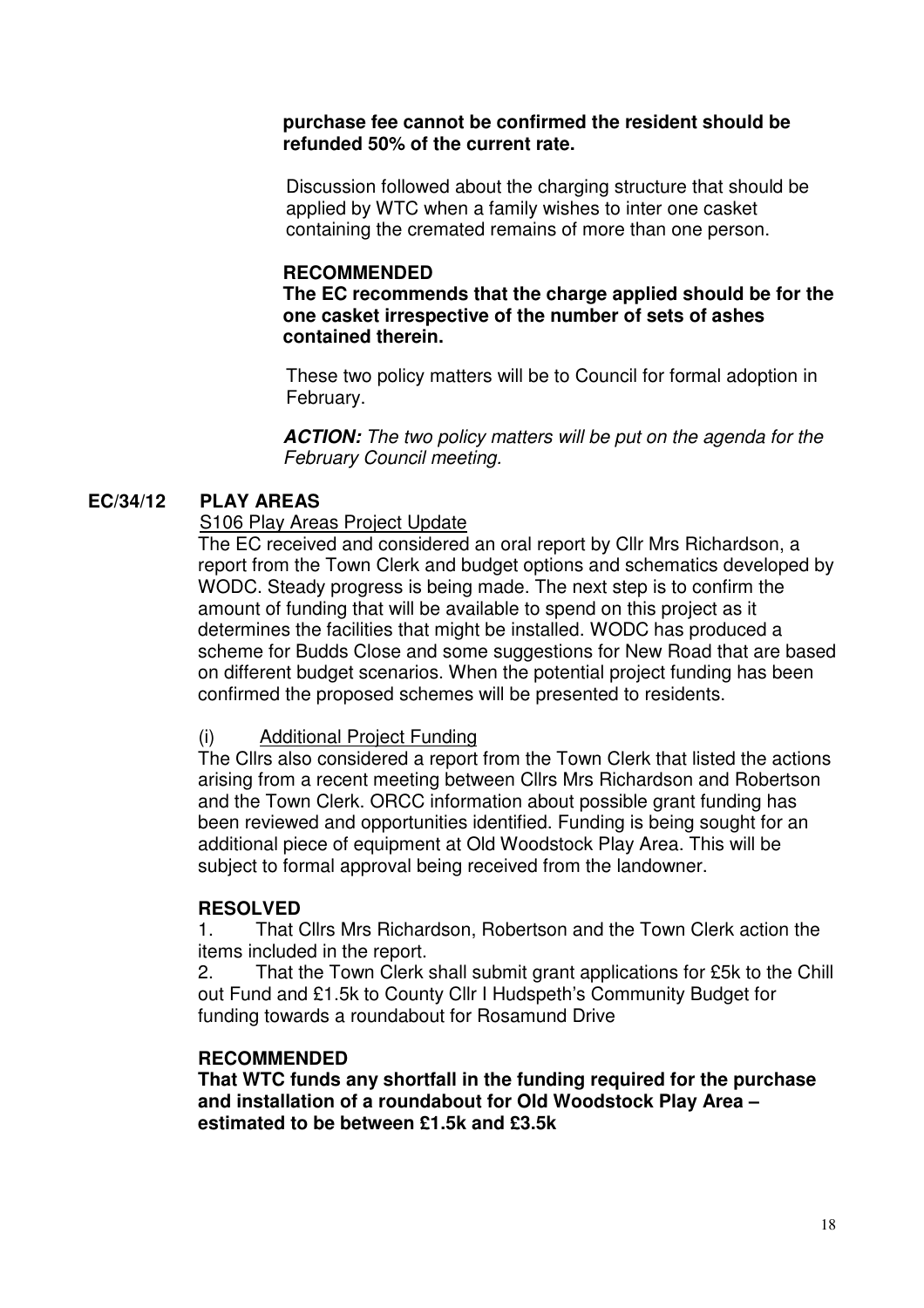3. The Town Clerk will submit an application to the Cottsway 'Wellcommunity Fund' for a grant of £1k towards a piece of new equipment at Budds Close.

4. Applications will be made to the 'Green Square Community Chest Fund' and the 'Reaching Communities Initiative' for contributions towards the New Road and Budds Close play areas renovation and refurbishment.

(ii) Update about the Budd's Close Licence

The new play ground lease for Budds Close has been received and will be brought to the February Council meeting for sealing.

**ACTION:** The Town Clerk will bring the new Budds Close lease to the Council meeting in February for sealing.

## **EC/35/12 WOODSTOCK IN BLOOM 2013**

Cllr Mrs Richardson noted that the Bloom Committee was due to meet soon. It was therefore agreed that this item be deferred to the next EC meeting.

**ACTION:** The Town Clerk will bring 'Bloom' forward as an agenda item for the next EC meeting.

## **EC/36/12 OWL WORKING PARTY REPORT**

Cllr M Robertson reported that there will be a meeting of the OWL forum in the Community Centre at lunchtime on Saturday 26<sup>th</sup> January 2013 in order that residents living adjacent to the OWL could discuss access and look at the environment and tree report. Bill Butcher has done an assessment and produced a report about the sensitivities and potential antisocial behaviour. This report was very positive. Cllr Fleetwood has volunteered to be a warden at the OWL extension and the EC thanked him for this.

## **EC/37/12 BENCHES ON THE MARKET SQUARE**

Two benches on the Market Square need to be replaced. They will be of the same style as the two that remain. WTC will have to pay for these unless the cost can be claimed on the Council's insurance.

### **RESOLVED**

That

- 1. The Town Clerk will ask WODC if they can procure and install these and charge WTC.
- 2. The Town Clerk will submit a claim to the WTC insurance for the cost of the benches.

**ACTION:** The Town Clerk will contact WODC and Zurich.

## **EC/38/12 ALLOTMENTS**

The minutes reporting the annual meeting of the allotment association were received and noted. These reported progress and activities at the allotment site. Cllr Mrs Richardson had attended this meeting.